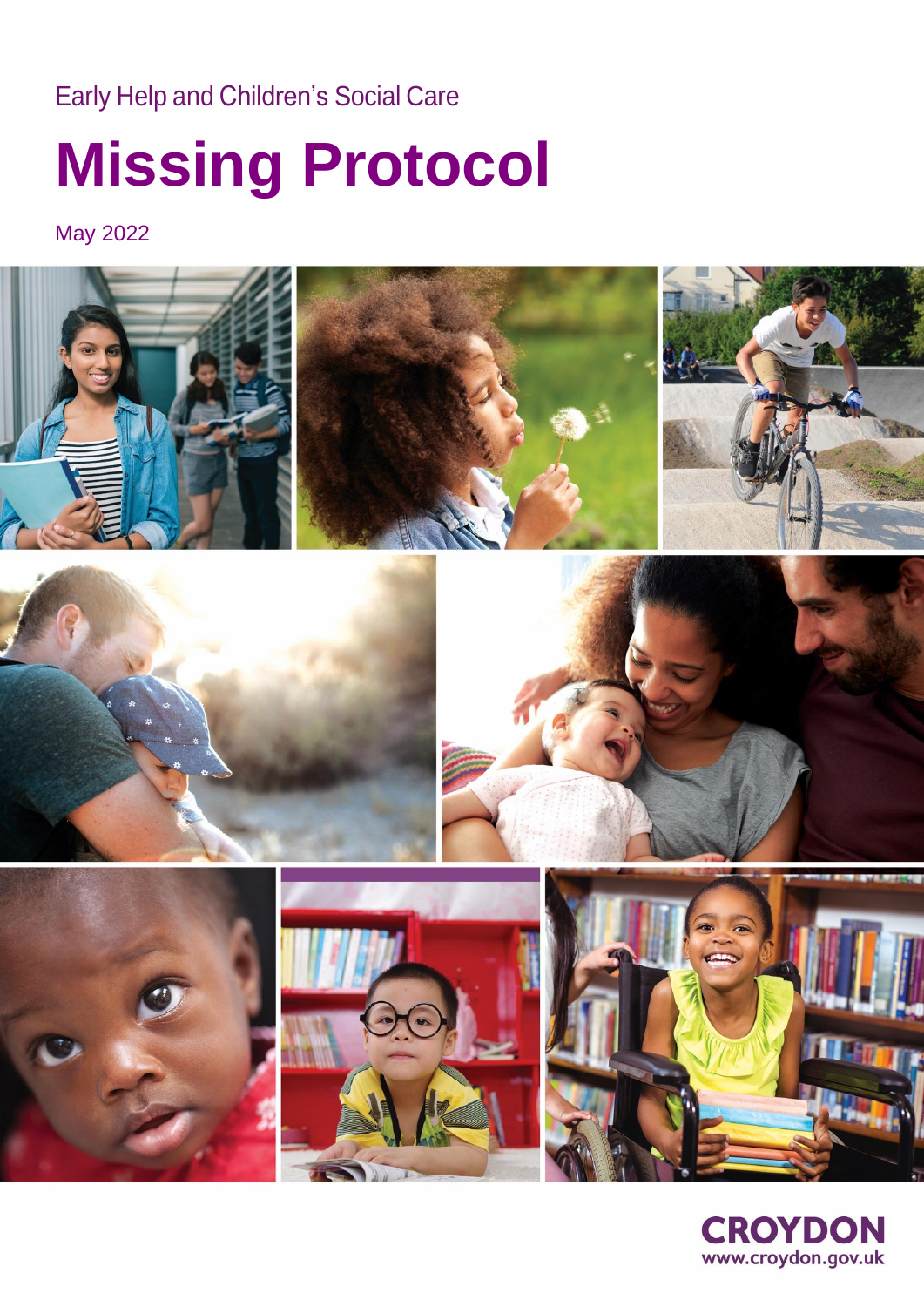### **CROYDON BOROUGH COUNCIL WORKING WITH CHILDREN MISSING FROM CARE AND FROM HOME**

#### **Please note:**

This protocol considers and is additional to: London Child Protection Procedures: children missing from care, home and education [3. Children Missing from Care, Home and Education \(londoncp.co.uk\)](https://www.londoncp.co.uk/ch_miss_care_home_sch.html?zoom_highlight=missing)

DfE Statutory Guidance on 'Children who run away or go missing from home or care', January 2014 [Children who run away or go missing from home or care -](https://www.gov.uk/government/publications/children-who-run-away-or-go-missing-from-home-or-care) GOV.UK [\(www.gov.uk\)](https://www.gov.uk/government/publications/children-who-run-away-or-go-missing-from-home-or-care)

The following process is for children who are reported as missing to the police by a family member or carer.

If you are concerned about a **missing family** where there are concerns for children or unborn children, the guidance can be found at [5. Missing Families for whom there](https://www.londoncp.co.uk/missing_fam_unborn_ch.html?zoom_highlight=missing)  [are Concerns for Children or Unborn Children \(londoncp.co.uk\)](https://www.londoncp.co.uk/missing_fam_unborn_ch.html?zoom_highlight=missing)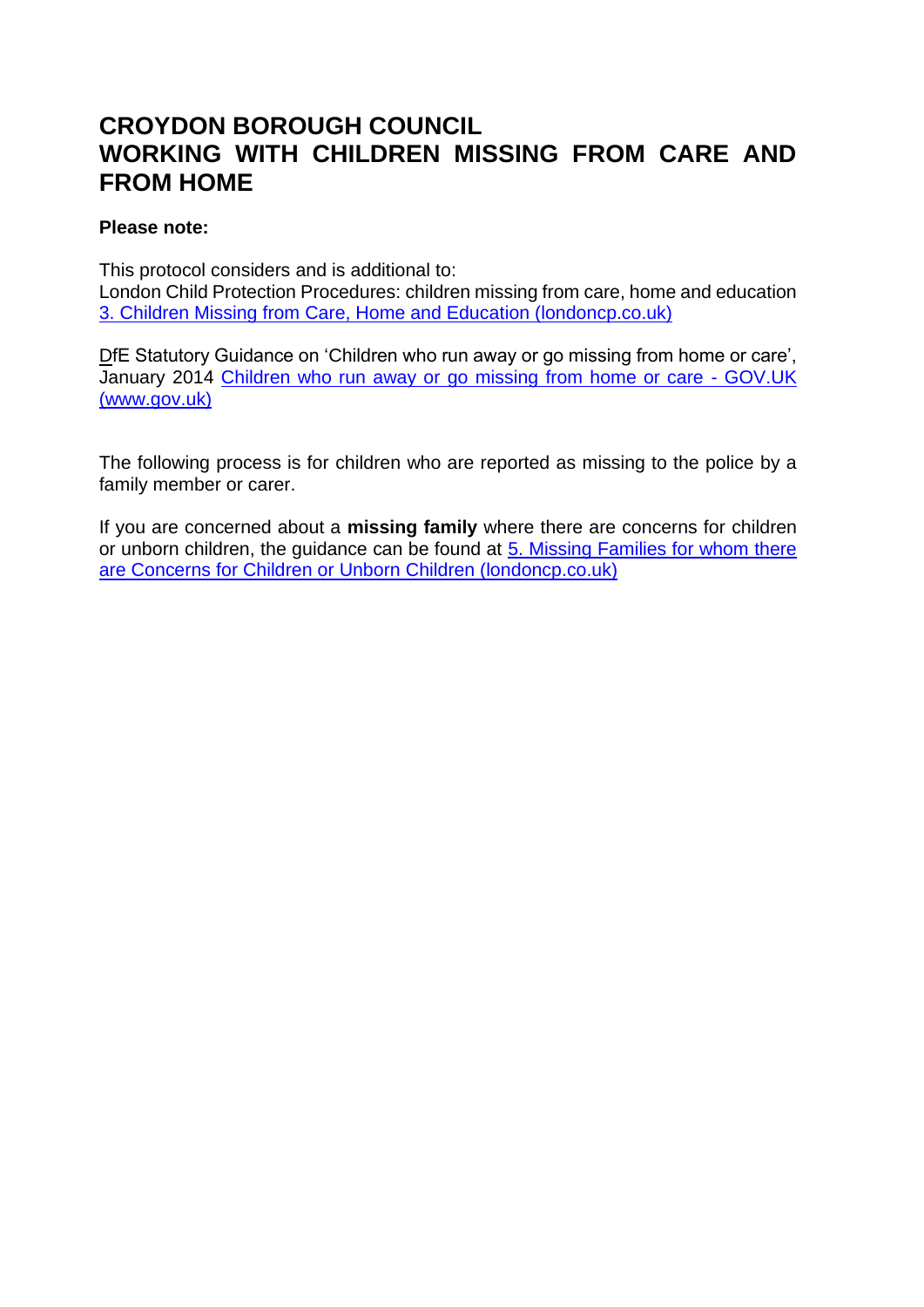#### **CONTENTS PAGE**

- **1.** Introduction **Page 4**
- **2.** Definitions **Page 4**
- **3.** Purpose and scope of process **Page 4**
- **4.** Responding to a Report of a Known Child or Young Person missing from home **Page 5**
- **5.** Responding to a Report of an Unknown Child or Young Person missing from home **Page 8**
- **6.** Responding to a Report that a Child or Young Person is missing from care **Page 10**
- **7.** Return Home Interviews **Page 12**
- **8.** Emergency Duty Team **Page 14**
- **9.** Out of borough placements **Page 14**
- **10.** Recording Page **14**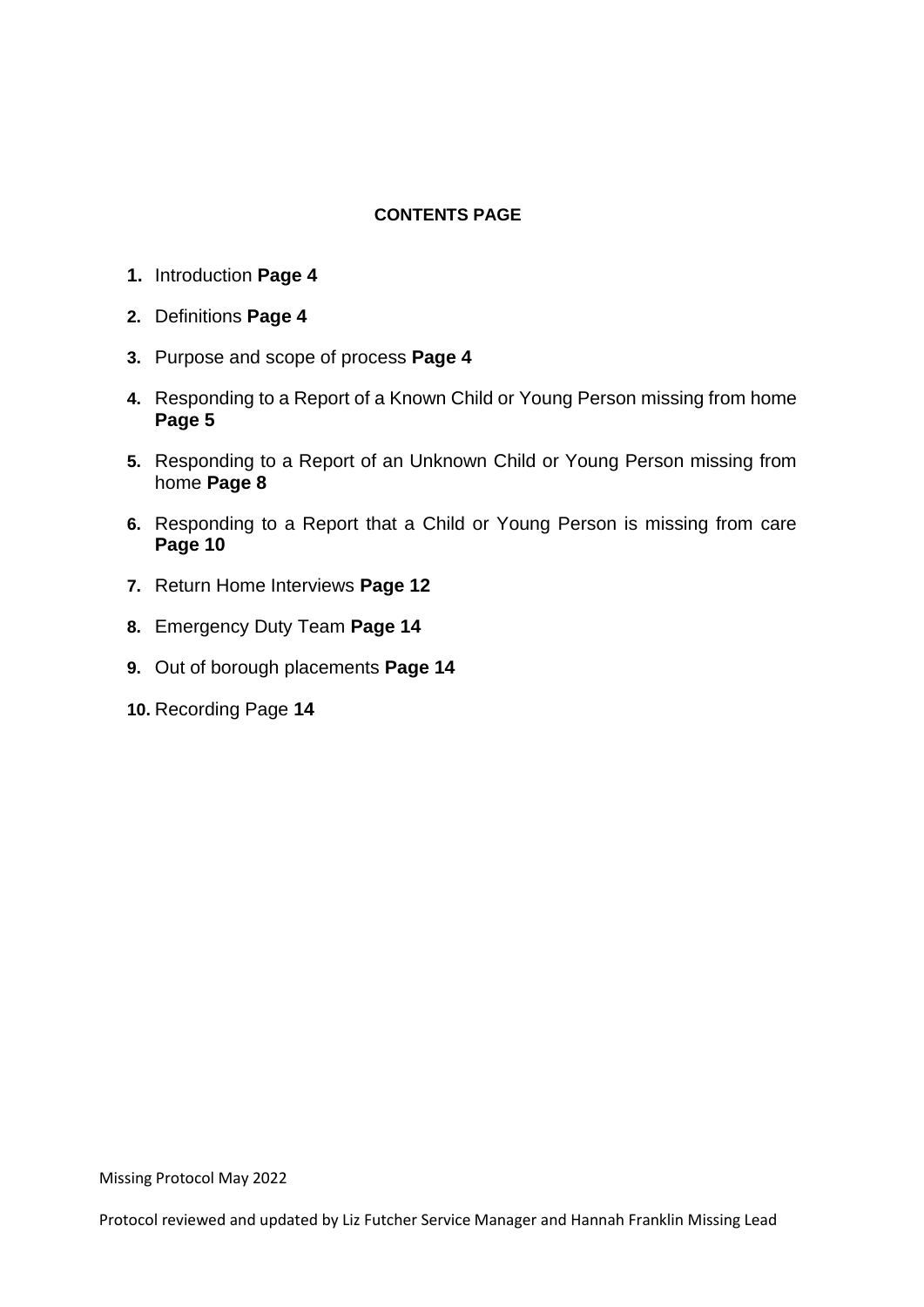#### **Introduction**

This missing protocol is to be used within Croydon Social Care when children and young people are missing from home or care. To achieve consistency in language and reporting, definitions of 'missing' have been provided.

Contextual safeguarding is an approach to understanding and responding to young people's experiences of significant harm beyond their families. It recognizes that the different relationships that young people form in their neighborhoods, schools and online can feature violence and abuse. Parents and carers have little influence over these contexts, and young people's experiences of extra-familial abuse can undermine parent-child relationships. Therefore, Children's Social Care practitioners need to engage with individuals and sectors who do have influence over/within extra-familial contexts, and recognize that assessment of, and intervention with, these spaces are a critical part of safeguarding practices. Contextual Safeguarding, therefore, expands the objectives of child protection systems in recognition that young people are vulnerable to abuse in a range of social contexts. (Firmin, 2017).

#### **1. Purpose and scope of procedures:**

This document contains the local procedures to be followed by Children's Social Care staff, whenever a police MERLIN or EDT notification is received by the Single Point of Contact (SPOC) regarding any child. The procedures apply to all workers in SPOC, social workers, adolescent workers, managers and business support staff.

#### **2. Definitions and Guidance:**

**Missing** *A child reported as missing to the police by their family or carer*

**Missing from Home** *A child or young person reported as missing to the police by their family, carer or an involved professional e.g., social worker.*

**Missing from Care** *A looked after child or young person who is not at their placement or the place they are expected to be (e.g., school) and their whereabouts is not known.* 

A child or young person must be reported missing when their whereabouts cannot be established and where the circumstances are out of character, or the context suggests they may be at risk of harm.

. Any decision not to record a child or young person 15 years or older as missing should be made by the Team Manager, Missing Lead and Senior analyst. The decision should then be recorded on CRS with a rationale, expectations and next steps*.*

After a missing status has been made, the Performance Team (Missing Children and Child Exploitation) will update the status. **In no circumstances should the Social Worker or Team Manager change the missing status of a child or young person.**

*Authorised absence is an absence which is preplanned and the whereabouts of the child or young person are known.*

*Unauthorised absence is an absence which is not preplanned and the whereabouts* 

Missing Protocol May 2022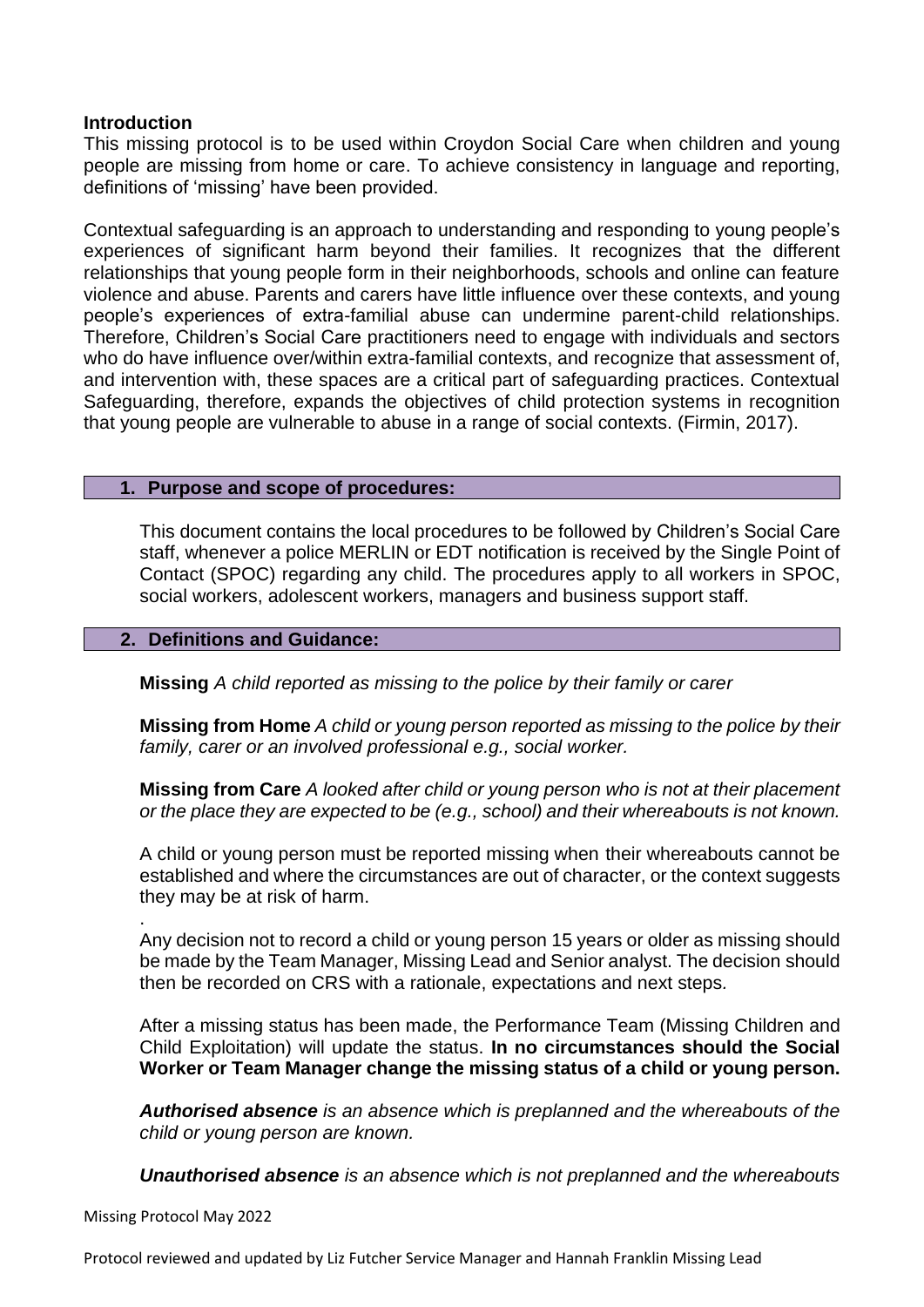*of the child or young person are unknown.* 

In a situation where a child or young person has not returned from an authorised absence when expected, whereabouts are unknown and contact cannot be made, this becomes and unauthorised absence.

**Away from Placement without Authorisation** *is when a looked after child or young person who have absented themselves for a short period, with their whereabouts known or unknown to the carer.* 

A looked after child 14 years old or under who absented themselves from their placement without authorisation is categorized as 'missing'.

If a child or young person has not been seen or their whereabouts independently verified for longer than 2 days, they are no longer Away from Placement without Authorisation and they should be reported as missing.

If the assessment from the carer at the time is that there is no apparent risk for the child's immediate safety, but they are away from the placement without permission, this should still be recorded, and the social worker informed. After 24 hours this categorisation should be reviewed by the social worker with the carer with a view to the child becoming 'missing'.

**Late returning home** *A child who is missing from home or care for a short period i.e., up to 3 hours.* 

This is assessed on a case-by-case basis. The Team Manager, Missing Lead and Senior Analyst will make any decision on updating the status of a Late Returning Home child or young person after 3 hours.

#### *For example*

- o *Child A has not returned home from school and is now 2 hours late. They are 16 years old and have not been reported missing before. They return just before 3 hours after their expected return time. In this instance, this would be classified as late returning home.*
- o *Child B has left the family home, following an argument. They are 10 years old and have never been reported missing before. They are located within 2 hours of having last been seen. They share that they feared being away from home and that they wanted to run away. In this instance, this should be seen as a missing episode.*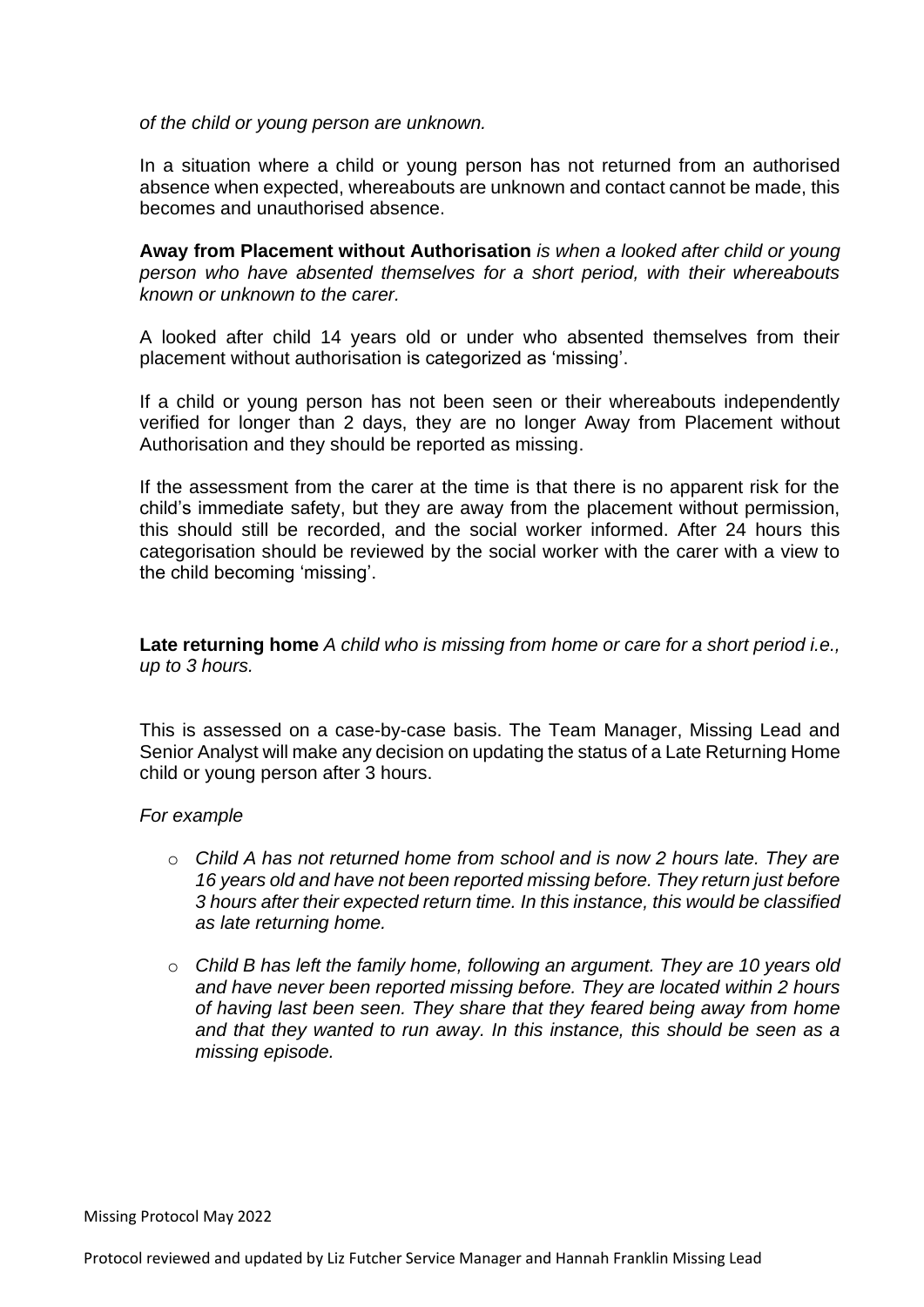**Abduction** *is where a child or young person has been abducted or forcibly removed from their place of residence. The police must be contacted immediately via 999.*

This includes children and young people who have been taken from their place of residence by unknown adults, even if the child or young person appears to have gone willingly.

It also includes any child or young person who is removed from their placement by parents or others contrary to the care plan. Where the child is subject to a care order, emergency protection order or in police protection, social workers may consider seeking legal advice on obtaining a Recovery Order.

Children may go missing from home or care for several reasons. Parents and carers are expected to undertake several actions to try and locate a child who is missing before reporting them to the Police, as long as it is safe to do so:

- o Fully search the accommodation and surrounding area
- o Search the home for any important leads e.g., mobile phones, diaries, letters, notes explaining absence, email and website activity etc., which may inform the investigation and / or assist in protecting or recovering the child
- $\circ$  Speak with other children / young people in the family or others who live in the home to obtain relevant information about the missing child
- o Make all appropriate enquiries with regards to the whereabouts of the child. This will involve trying to contact the missing child, friends, family, associates, appropriate locations, local hospitals and the local police custody office.

When referring a child or young person to the Police, any relevant information that might help to find or support the child should be shared, including:

- o Description of the child and their clothing
- o Details of where the child was last seen and who are the child or young persons' peers and family networks
- o Recent photograph of the child
- o Relevant addresses, known associates and addresses frequented
- o Previous history of absenteeism and circumstances of where found
- $\circ$  Circumstances under which the child is absent / missing
- o Any factors that increase the risk to the child

#### **3. Responding to a Report of an Unknown Child Missing from Home (children & young people not open or known to Children's Social Care):**

- Alerts for children who have been reported as missing to the police will be sent to the Single Point of Contact (SPOC) by way of a police MERLIN and/or an EDT Alert.
- The SPOC social worker will check CRS to determine if the child is known and open to another team. If unknown, the below process is followed.
- All Merlin reports and CAD numbers relating to the missing episode for the missing child or young person should be uploaded and or recorded on CRS. Timescales for recording will be

Missing Protocol May 2022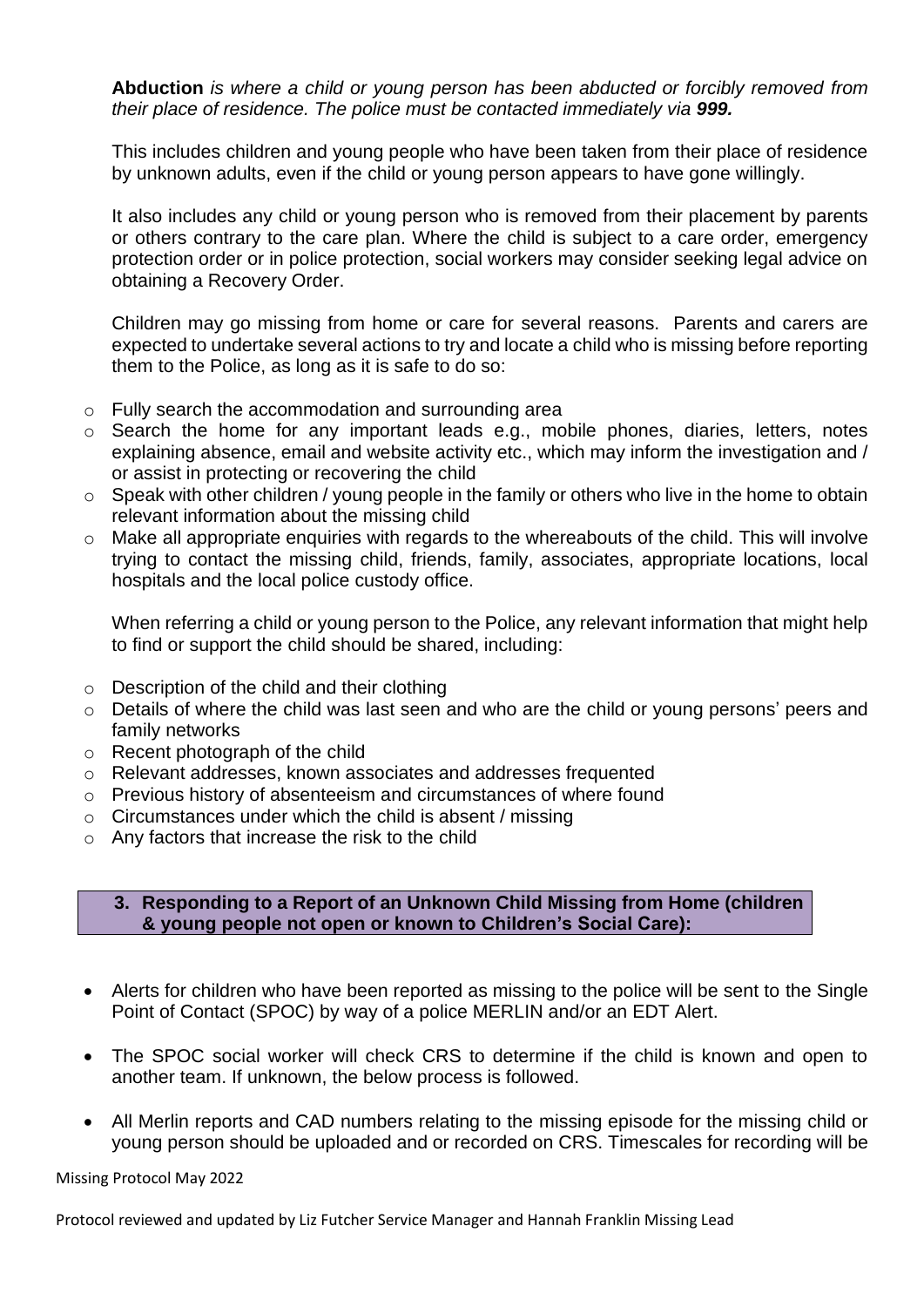in line with the RAG rating.

• On receipt of a missing EDT notification and or MERLIN, a SPOC social worker will review and triage the information, assign a 'RAG' rating recommendation (Red, Amber or Green) according to the level of risk and share it with the Child Exploitation/Missing Intelligence Officer and the Missing Lead to their respective email address: [CSEMissing@croydon.gov.uk](mailto:CSEMissing@croydon.gov.uk) & [MissingLead@croydon.gov.uk](mailto:MissingLead@croydon.gov.uk)

**Red: High risk or complex risk - Child or young person appears to be at risk of immediate and / or serious harm - As soon as possible but within 4 hours.** 

**Amber: High or complex risk - Child or young person appears to be at risk of harm that is not imminent and moderately serious - As soon as possible but within 1 working day.**

**Green: Low to vulnerable risk – Child or young person appears to be vulnerable, which, if not addressed, may lead to poor outcomes - As soon as possible but within 3 working days.**

- The Child Exploitation/Missing Officer will then place a missing marker on the child or young person's case file, which is automatically shared with the SPOC Team Manager, creating a new SPOC Episode.
- Alerts will be sent to the social worker, team manager & Missing Lead and SPOC on day 1 when a child or young person has gone missing and on day 3 to prompt social workers to complete an 87a referral if not already completed. This is to ensure we meet the statutory responsibilities.
- A SPOC assessment form will be created and allocated by the SPOC manager to a SPOC social worker. The social worker will review the information and any known early help or social care history, speak to the parent(s) and where appropriate, the young person, and gather additional information from SPOC and other partner agencies. This information is recorded on the SPOC assessment form.

All enquires relating to missing episodes, including requests to chair strategy meetings, case discussions and support and invites to other meetings should be sent to [MissingLead@croydon.gov.uk.](mailto:MissingLead@croydon.gov.uk) Service managers and other professionals have access to the Missing Lead's email address to **avoid losing important information.** The Missing Lead's **personal work email should not be used to make missing requests**, as other professionals involved with missing children and young people will not be able to access this inbox.

When making the decision on the level risk, the SPOC manager will consider the following:

- $\circ$  The child's age
- o The number of missing episodes already recorded e.g., 3 missing episodes within 30 days
- o Any specific risk factors that make the child vulnerable e.g., learning difficulties, links to gangs, previous history of missing episodes, previously known to MACE to include dates opened and closed, open to YOS, and what specific order and offences committed, previous history of abuse and trauma, if the child or young person is NEET, known mental health difficulties and being known to CAMHs
- o Noting the hazard markers already known on CRS, for example MACE, NRM, YOS involvement

Missing Protocol May 2022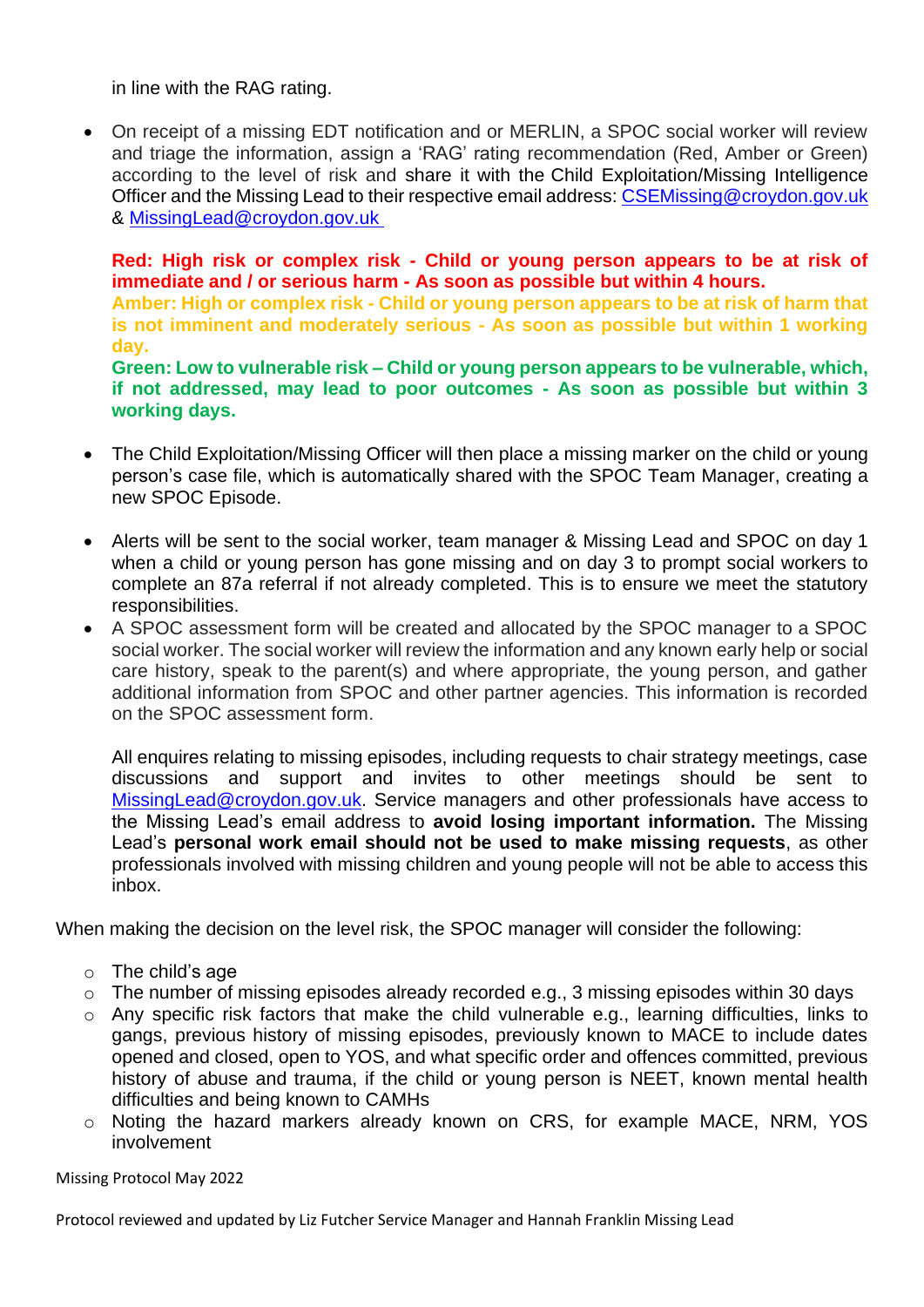- o The presence of any factors of child exploitation or trafficking
- $\circ$  The child's view on their situation
- o The outcome of the Police debriefs within the Police Missing Merlin PAC
- The SPOC manager will then make a decision based on the best interest of the child or young person:
- o No further action needed
- o No further action but advice, guidance and signposting provided
- o Referral for Family Solutions Services (targeted early help) (Early Help episode)
- o Referral for Parenting support (Early Help episode)
- o Referral for Croydon Local Intervention Programme (CLIP-Early Help episode)
- o Strategy Discussion
- o Child & Family assessment
- If the decision made by the SPOC Manager is No Further Action, this should be shared with the Missing Lead via the email address. At no time should the SPOC Episode be closed whilst it is believed that a child or young person is missing or until the RHI has been offered by an adolescent worker (or identified professional who has a positive relationship with the child or young person), and then accepted or declined by the child or young person and their family or carer.
- The Adolescent Worker will alert SPOC and the Missing Lead of the outcome of the RHI. At this point the SPOC Episode can be closed if it is safe to do so.
- According to the outcome above, the SPOC manager will direct the referral to the right team or service for the child or young person
- o Family Solutions Service (targeted early help)
- o Support & Interventions (parenting support)
- o CLIP (CLIP referrals)
- o Family Assessment Service (statutory assessment)
- o Adolescent Service (statutory assessment)

If the child or young person has yet to be assigned to one of the above teams, then it remains the responsibility of the SPOC manager to ensure that an 87A referral is made to the missing police at 72 hours of the child or young person having been reported missing from home.

- The allocated social worker should notify all suitable professionals involved with the child or young person e.g., school
- If a child or young person has been missing for 72 hours and not assigned to a team, the SPOC social worker will complete an 87a referral immediately and a strategy meeting is to be arranged within 24 hours. The Missing Lead will chair these missing strategy meetings. The Missing Lead should be included in the email request to the Police and all

Missing Protocol May 2022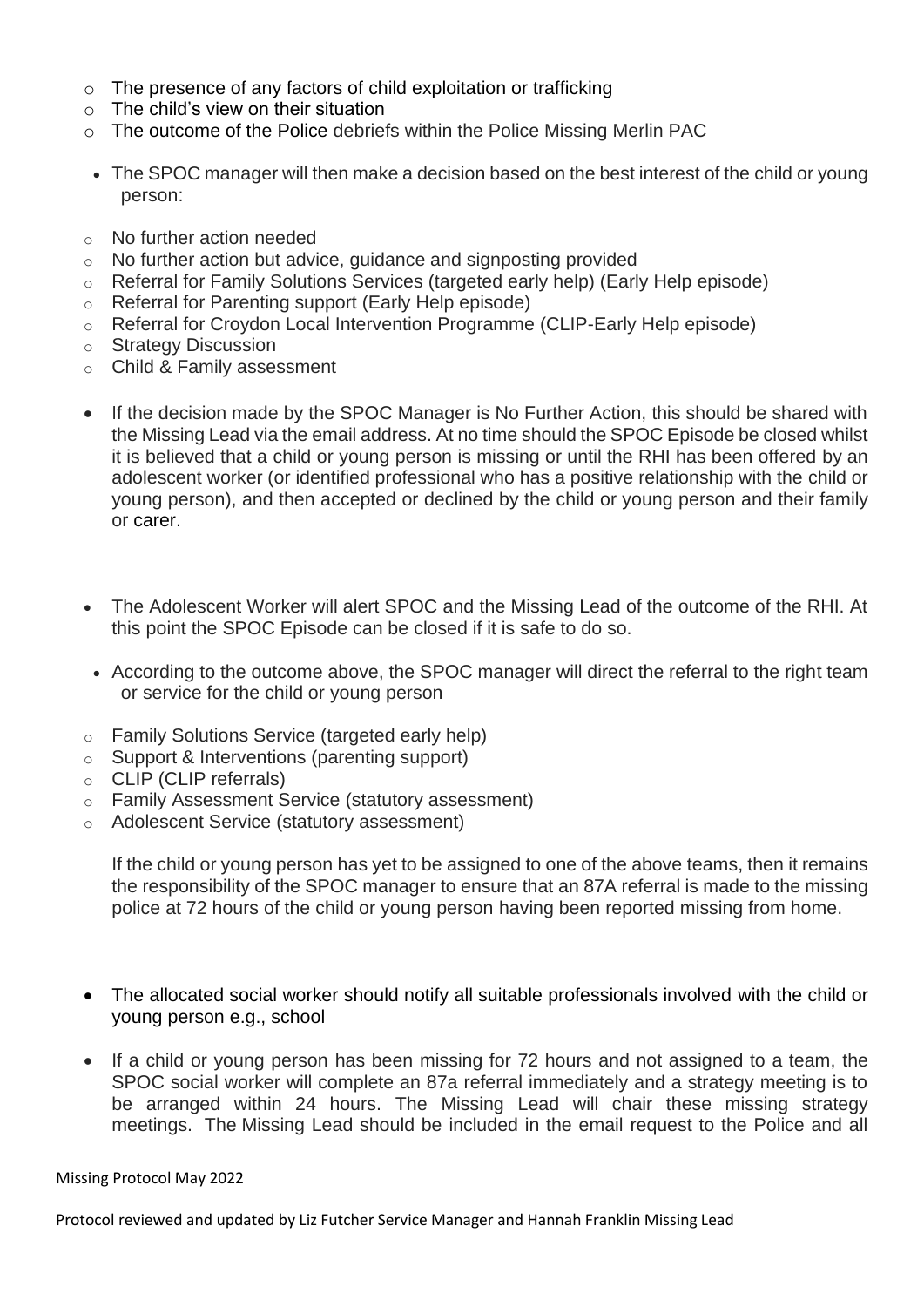other agencies for a Strategy Meeting. The team that the child will be allocated to should also be invited to the Strategy Discussion.

- If a child or young person has been assigned to a team it will be the receiving social worker's and team's responsibility to complete the 87a referral to the police.
- The allocated social worker should notify all suitable professionals involved with the child or young person e.g., school
- For any child or young person living in Croydon the 87a referral needs to be sent to [SNMailbox.SafeguardingMISPER@met.police.uk](mailto:SNMailbox.SafeguardingMISPER@met.police.uk)
- If SPOC's recommendation is that the child or young person requires a service, then a missing risk assessment must be completed within 24 hours of the referral being received, and then recorded within the child or young person's missing episode on CRS.

The purpose of the missing risk assessment is to inform professionals including the police of the specific risks to the child or young person whilst missing from home, it also informs the Return home interview/ conversation. It must be completed whilst the child or young person is missing and not retrospectively upon the child or young person return home.

- The risk assessment and child or young person's information page on CRS must have an upto-date contact number for the child or young person and a contact number for the parent/carer. It should also include full names and addresses where known. It is vital to include key information including:
	- o The time and date the child or young person was last seen and who they were with. Include the address of where the child or young person was last seen.
	- o A description of the child or young person, preferably with an up-to-date photograph
	- o The specific known risks to the child or young person whilst missing, including health and disability vulnerabilities, e.g., any medication needed and impact of it being taken, if they have a disability which makes them unable to ask for help, such as being nonverbal
	- o Mental health concerns and/or diagnosis and risk of self-harm or suicide
	- o Known peers and family networks that could pose a risk to them
	- o The push and pull factors linked to Child Exploitation, such as sexual, criminal or financial exploitation and possible signs of domestic servitude (Modern slavery)
	- o Any history of having been trafficked internationally into the UK or risk of internal trafficking within the UK
	- o The risk of having been radicalized

If the Child or young person was found to be in another Borough or Local Authority, where other Children/YP are thought to be together it is expected that contact is made with that Local Authority and the other Children/YP Local Authority in order to gather intelligence and

Missing Protocol May 2022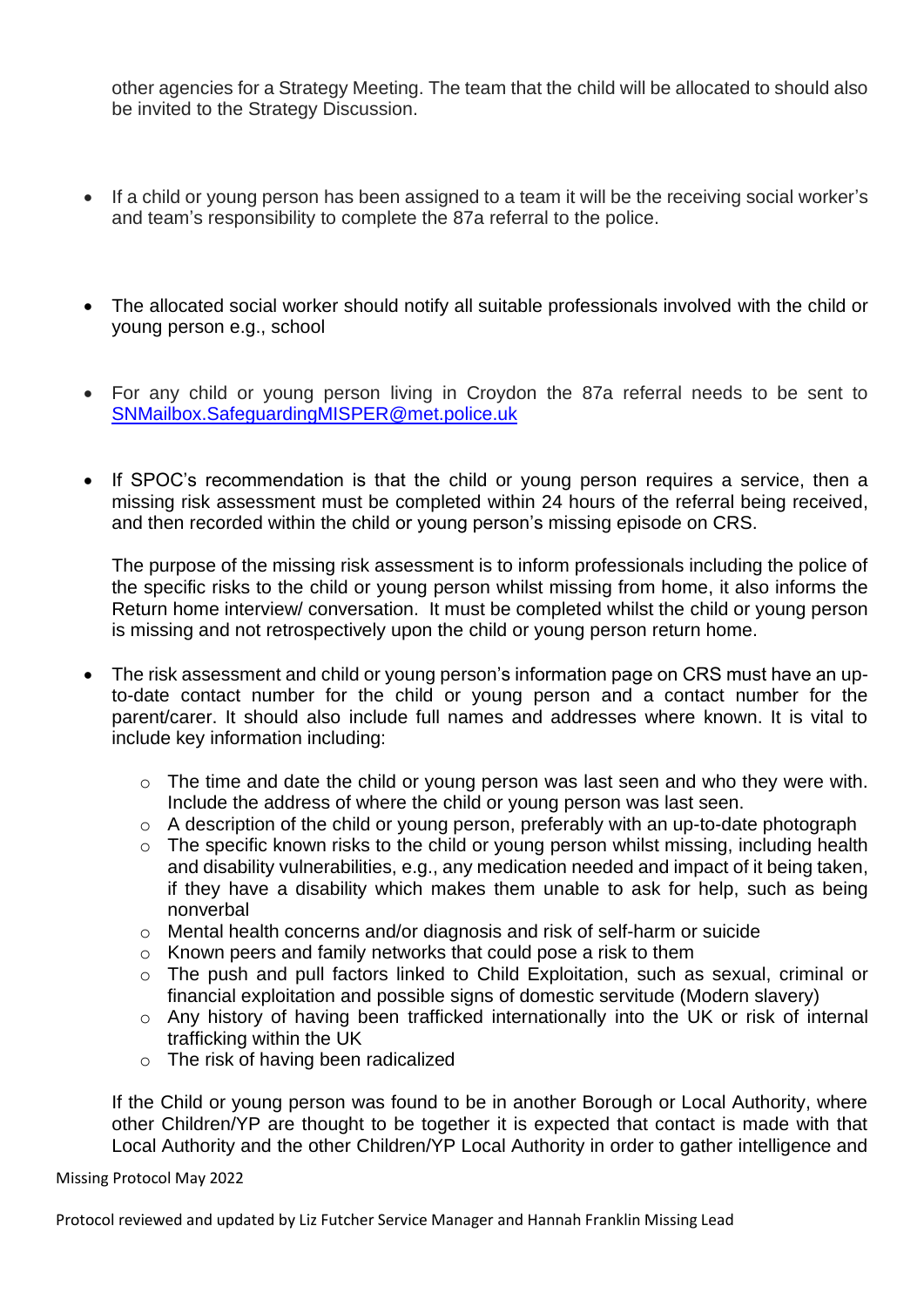understand risk. Where appropriate joint strategy meetings and working in partnership can be agreed.

- If a child or young person has been missing for 72 hours, the SPOC social worker will complete an 87a referral immediately and a strategy meeting is to be arranged within the first 24 hours of the 72 hours that the child or young person has been missing.
- Criteria for a Child or young person to be referred for a missing strategy meeting includes:
	- $\circ$  Missing for 72+ hours
	- o Missing for 3 separate occasions within a 1-month period
- The Missing Lead should be included in the email request to the Police for a Strategy Meeting. The Missing Lead will chair and record missing strategy meetings for children or young people not currently open to Children's Social Care or are open to Early Help. Where a case has not yet been transferred to Children's Social Care, it the responsibility of the SPOC social worker to attend the Strategy meeting, to update the professional network what actions have been taken to locate this child or young person and share intelligence they have gathered through their SPOC enquires.
- If a child returns home before 72 hours and has not been transferred to another social work team within Children Social Care/ Early Help then a decision should be made between the SPOC Manager, the Missing Lead to the convening of a network meeting to explore factors contributing to the missing episode. For example, the first missing episode for the child or young person, or where the child has been missing for less than 72 hours. The decision to arrange a network meeting will be on a case-by-case basis.

The purpose of the network meeting is to respond to the missing episode and offer targeted and preventative advice and guidance to the family and the professional network, to hopefully prevent further missing episodes and reduce risk to the child or young person.

The introduction of network meetings is an opportunity for the family and the professional network to identify risks at an earlier stage in the hope of preventing the child or young person having further missing episodes and may reduce significant future harm.

- The Missing Lead will arrange and chair all network meetings, record the meeting discussion including details of who will be the lead professional for the child or young person should there be no need for the child or young person to be referred to Children's Social Care or Early Help.
- If risk has been identified within information shared at the network meeting, the SPOC Manager and the Missing Lead will escalate which could lead to a missing strategy or a Section 47 investigation. There is an expectation that the family or carer with the child or young person will attend the network meeting.
- The Missing Lead will chair all initial missing strategy meetings regarding children and young people who are not open or known to Children's Social Care, including Early Help Services. The Missing Lead will continue to chair the Review Missing Strategies until the child or young person has been assigned into a team.

#### Missing Protocol May 2022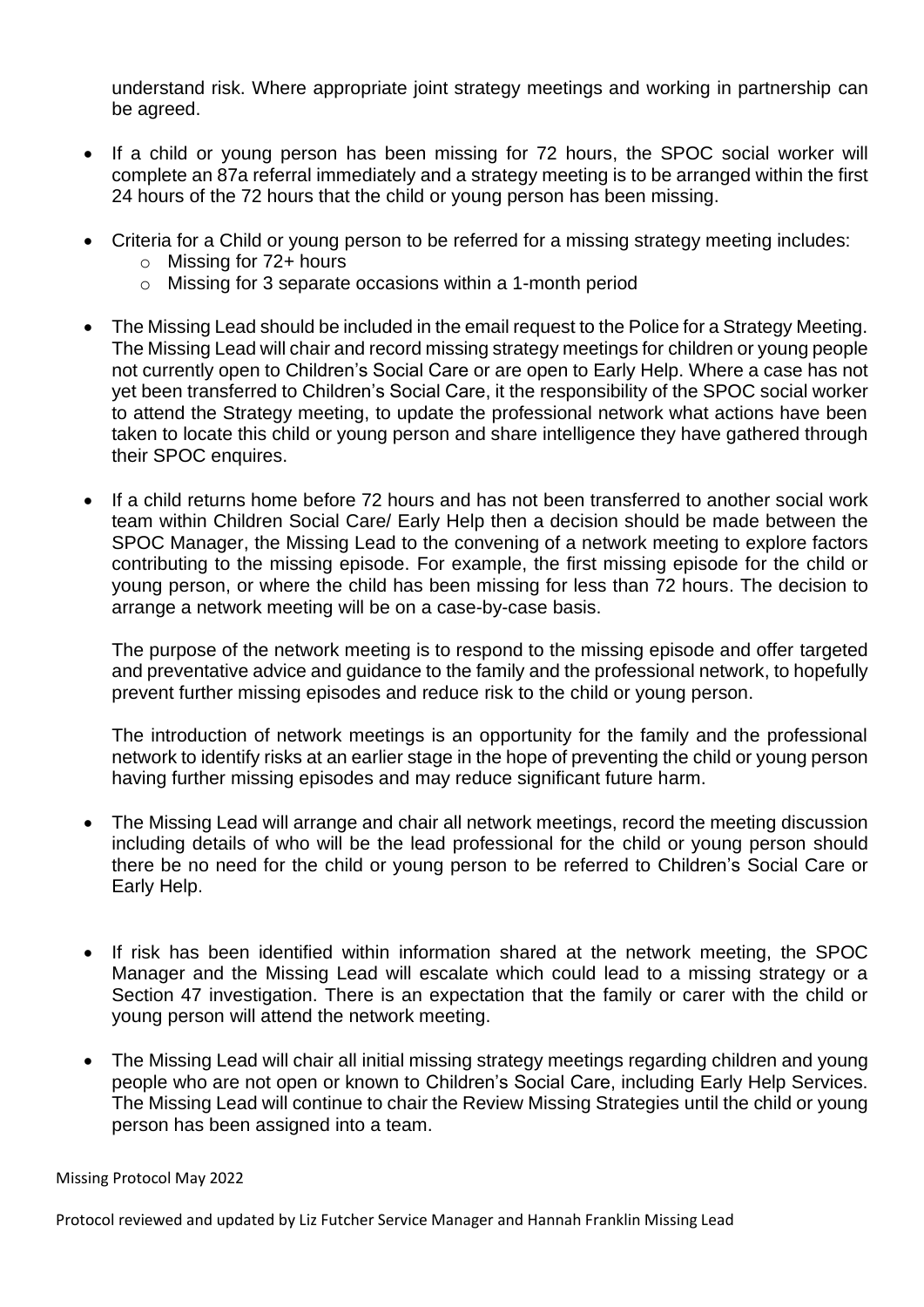• Attendees of the strategy meetings should include Police, Children's Social Care, Education, and Health and any other organization involved with the child or young person e.g., YOS. If the Police are unable to attend, the strategy meeting will still go ahead, and the Missing Lead/Team Manager/Assistant Team Manager (if transferred) will follow up the actions with the Police as soon as possible and record the view of the Police and any additional actions.

During a Strategy Meeting, consideration will be given to the following, but this is not an exhaustive list:

- o Completion of the National Referral Mechanism
- o Referral to the Complex Adolescent Panel
- o Completion of the Need to Know/Missing Briefing to be sent to the HOS who will share with the Director
- o Missing Risk Assessment & Trigger Plan to be updated weekly
- o Safety Plan for the child or young person's return
- o Seek consent from Parent to publicize photo of child or young person's photo to be uploaded onto their file and included in the Trigger Plan
- o Complete National Alerts hospitals, other LA's, other Police Forces
- o Adolescent Worker to be assigned to contact the child or young person on a daily/weekly basis
- o Check movement on oyster card
- o Check bank account activity
- o Social Media to be checked
- o Press release if required
- o The professional best placed to complete the RHI when the child or young person has returned.
- If a Child or young person continues to be missing for over a week, a Review Strategy Meeting should be convened within 5 working days of the last Missing Strategy Meeting date. The Missing Strategy Meetings are to continue to be held every 5 working days whilst the child or young person remains missing for the first month. Thereafter, Missing Strategy Meetings should be held within 14 days.
- When the child or young person has been missing for over a month the Service Manager and Missing Lead should be invited to the Missing Strategy Meetings at regular intervals for oversight.
- When assigned into a team the Team Manager or Assistant Team Manager should chair all Missing Strategy Meetings going forward. The expectation is for the Manager to write up the Missing Strategy Minutes within the current Missing Episode on CRS and distribute.
- The Head of Service and Director should be notified if a child is missing for three days, this should be communicated via the Missing Briefing Slides. The Director will exercise discretion in highlighting to the Lead Member and Corporate Director those children who have been missing for seven days or more.

#### **4. Responding to a Report of a Known Child or Young Person missing from**

Missing Protocol May 2022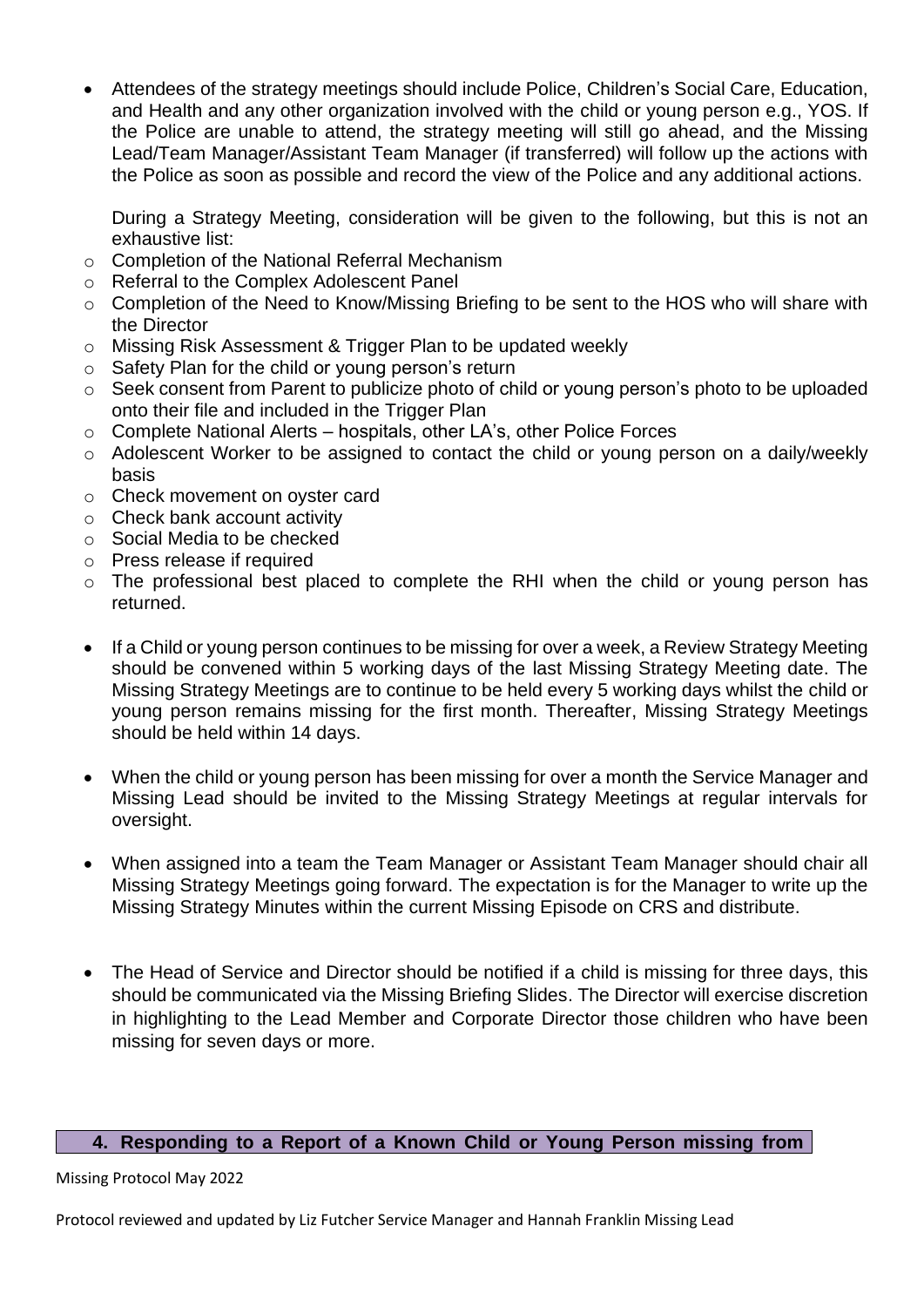#### **home (children known to Children's Social Care):**

• If a child or young person has been missing for 48 hours the 87a referral should be completed immediately by the allocated social worker and sent to **[SNMailbox.SafeguardingMISPER@met.police.uk](mailto:SNMailbox.SafeguardingMISPER@met.police.uk)**

In order for the missing strategy to take place within 72 hours of Child or young person being reported missing.

- Alerts for children who have been reported as missing to the police will be sent to the Single Point of Contact (SPOC) by way of a police MERLIN and/or an EDT Alert.
- The SPOC social worker will check CRS to determine if the child is known and open to another team. If known, the below process is followed.
- All Merlin reports and CAD numbers relating to the missing episode for the child or young person should be uploaded and or recorded on CRS within 24 hours.
- When notified that a child or young person is missing, social workers must complete a Missing Risk Assessment within the missing episode on CRS. For a repeat missing child or young person it is the expectation that the Missing Risk Assessment is updated at least once a month. If the child or young person is at risk of child exploitation, the Missing Risk Assessment should be followed by the development of a Trigger Plan/Grab Pack which should be reviewed at each future episode.
- If the child or young person is living in another local authority and goes missing from that local authority, the allocated social worker should work within that local authority's missing protocols. All information needs to be recorded on CRS within the child or young person's missing episode.
- A strategy meeting must be arranged within 24 hours, to be convened within 72 hours of the child or young person being reported missing. The Missing Lead should be kept informed of the details of strategy meetings and any new developments.
- The Team Manager/Assistant Team Manager will chair all missing strategy meetings regarding children and young people who are allocated to a social worker in Children's Social Care. Requests can be made for the Missing Lead to attend missing strategy meetings to give advice and support and in some instances to chair complex missing strategy meetings, requests should be sent via the Missing Leads email address.
- Attendees of the strategy meetings should include Police, Children's Social Care, Education, and Health and any other organization involved with the child or young person e.g., IRO, CP Conference Chair and YOS. If the Police are unable to attend, the strategy meeting will still go ahead, and the Missing Lead/Team Manager will follow up the actions with the Police and will also have a discussion with the police and record their views on the strategy meeting minutes.

Missing Protocol May 2022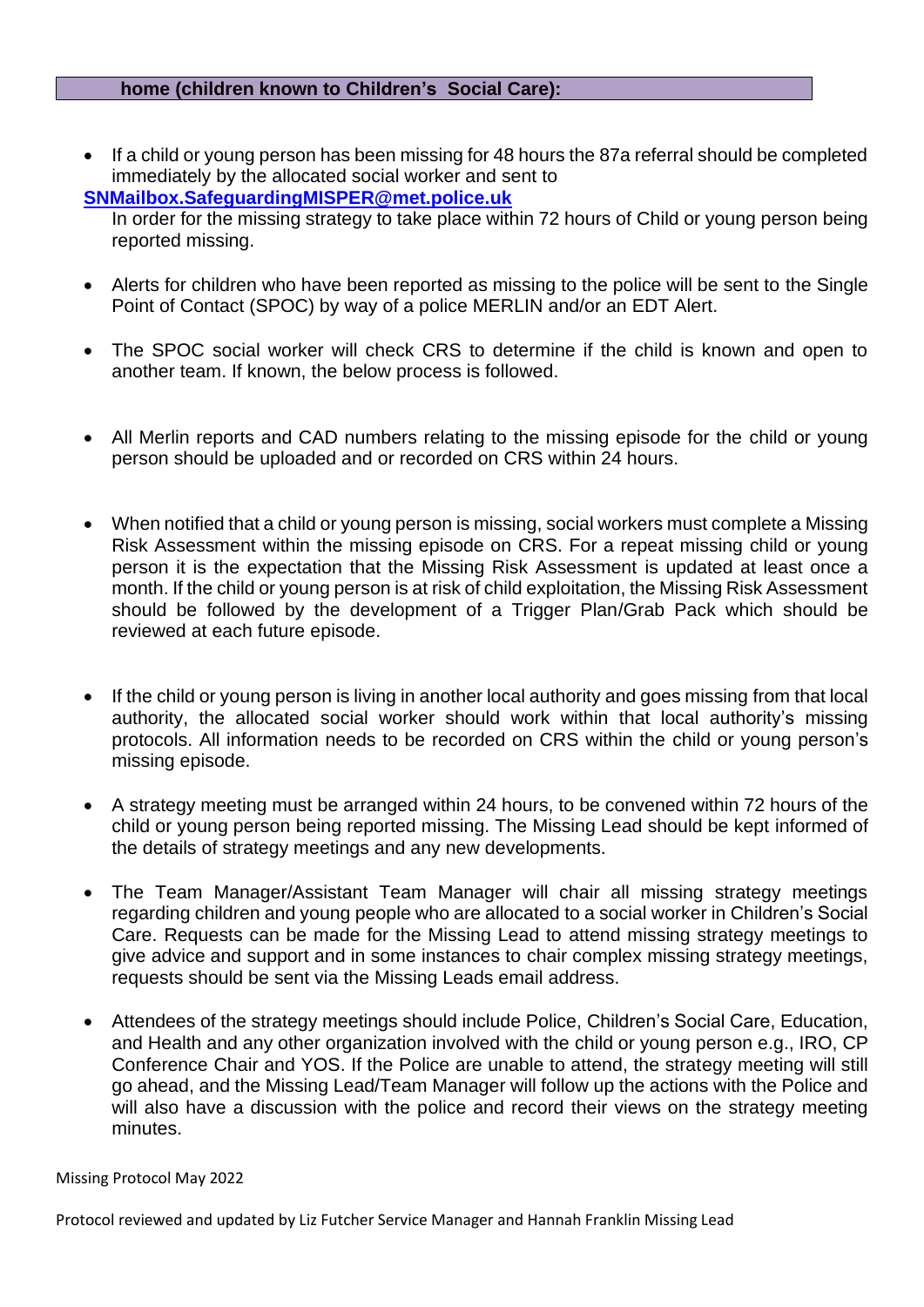If a child or young person continues to be missing for 5 days, a review strategy meeting should be convened within 5 working days of the last missing strategy meeting date. The missing strategy meetings are to continue to be held every 5 working days of the first month that the child or young person remains missing. Thereafter, missing strategy meetings should be held within 10 working days.

Consideration to be given to the following but this is not an exhaustive list:

- o Completing the National Referral Mechanism
- o Referral to the Complex Adolescent Panel
- o Completion of The Need to Know/Missing Briefing to be completed and sent to the HOS who will share with the Director
- o Missing Risk Assessment & Trigger Plan to be updated weekly
- o Safety Plan for the child /YP's return
- o Consent sought from Parent to publicize photo of child or young person– photo to be uploaded onto the child or young person's file and included in the Trigger Plan (
- $\circ$  If the child or YP does not have a parent or carer who holds PR, in the UK consent from HOS)
- o Complete National Alerts hospitals, other LA's, other Police Services
- o Adolescent Worker to be assigned to contact the child or young person on a daily/weekly basis
- o Check movement on oyster card
- o Check bank account activity
- o Social Media to be checked
- o Press release
- $\circ$  Consideration to be given to who is best placed to complete the RHI when the child or young person has returned
- When the child or young person has been missing for over a month, the relevant Service Manager and Missing Lead should be invited to attend the missing strategy meetings at regular intervals for oversight.
- If a child returns home before 72 hours, then a decision should be made by the Manager and the Missing Lead as to the best way forward, either to request a missing strategy meeting or to have a network meeting.
- If risk has been identified within information shared at the network meeting, then the Manager will escalate and a strategy discussion is to be held, which could lead to a missing strategy or a Section 47 investigation. There is an expectation that the family or carer and child or young person will attend the network meeting to share their views. The meeting will be chaired by the Team Manager or Assistant Team Manager.
- The Head of Service and Director should be notified if a child in care is missing for three days, this should be communicated via the Missing Briefing Slides. The Director will exercise discretion in highlighting to the Lead Member and Executive Director those children who have been missing for seven days or more.
- The child's social worker and adolescent worker (if allocated the RHI or completing an intervention) should work together to evidence ongoing communication during any missing period with the police, the carer, home and the authority where the child lives (if out of borough).

Missing Protocol May 2022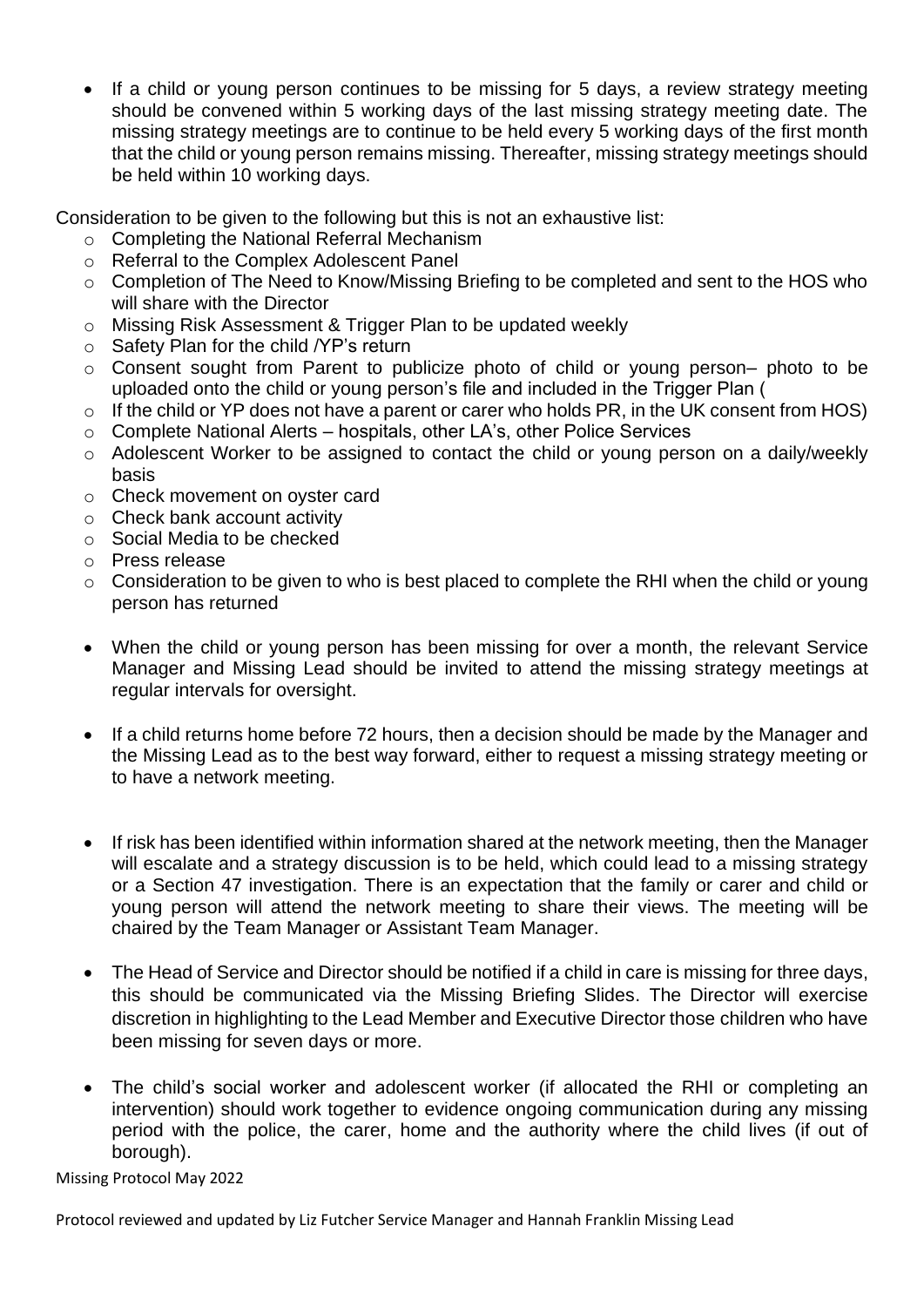• The parent or carer should inform the police and their child's social worker when their child has returned home from their missing episode.

#### **5. Responding to a Report that a Child/Young Person is missing from care**

- Children who go missing from care are to be reported missing at the time to the Police and EDT by the Foster Carer or Placement.
- The social worker or EDT worker (out of hours) and police should agree an immediate plan for locating the child or young person and the social worker or EDT worker should complete the missing risk assessment. If the child or young person is known to be a frequent missing child or young person and are thought to be at high risk of harm, the social worker should complete a Trigger Plan.
- All Merlin reports and CAD numbers relating to the missing episode for the child or young person should be uploaded and recorded on CRS within 24 hours.
- Foster Carer's are expected to report all missing children to the fostering supervising social worker as well as the child or young person's allocated social worker.
- The social worker must inform the IRO and the child and young person's parents and any other adult with parental responsibility (unless it is not reasonably practicable to do so or would be inconsistent with the child's welfare).
- The allocated social worker should notify all suitable professionals involved with the child or young person e.g., school
- Foster Carers and Placements are expected to undertake several actions to try and locate a child who is missing before reporting them to the Police and EDT if it is safe to do so:
- o Fully search the accommodation and surrounding areas
- $\circ$  Search the home for any important leads e.g. mobile phones, diaries, letters, notes explaining absence, email and website activity etc.), which may inform the investigation and / or assist in protecting or recovering the child.
- o Speak with other children / young people in the family or others who live in the home to obtain relevant information about the missing child; and
- o Make all appropriate enquiries with regards to the whereabouts of the child. This will involve trying to contact the missing child, friends, family, associates, appropriate locations, Local hospitals and the Local police custody office.
- o When referring the child/young person to the Police, any relevant information that might help to find or support the child should be shared, including:
- $\circ$  Description of the child and their clothing.
- o Details of where the child was last seen and with whom, who are the Child and YP's peers and family networks.
- o Recent photograph of the child.
- o Relevant addresses, known associates and addresses frequented.

Missing Protocol May 2022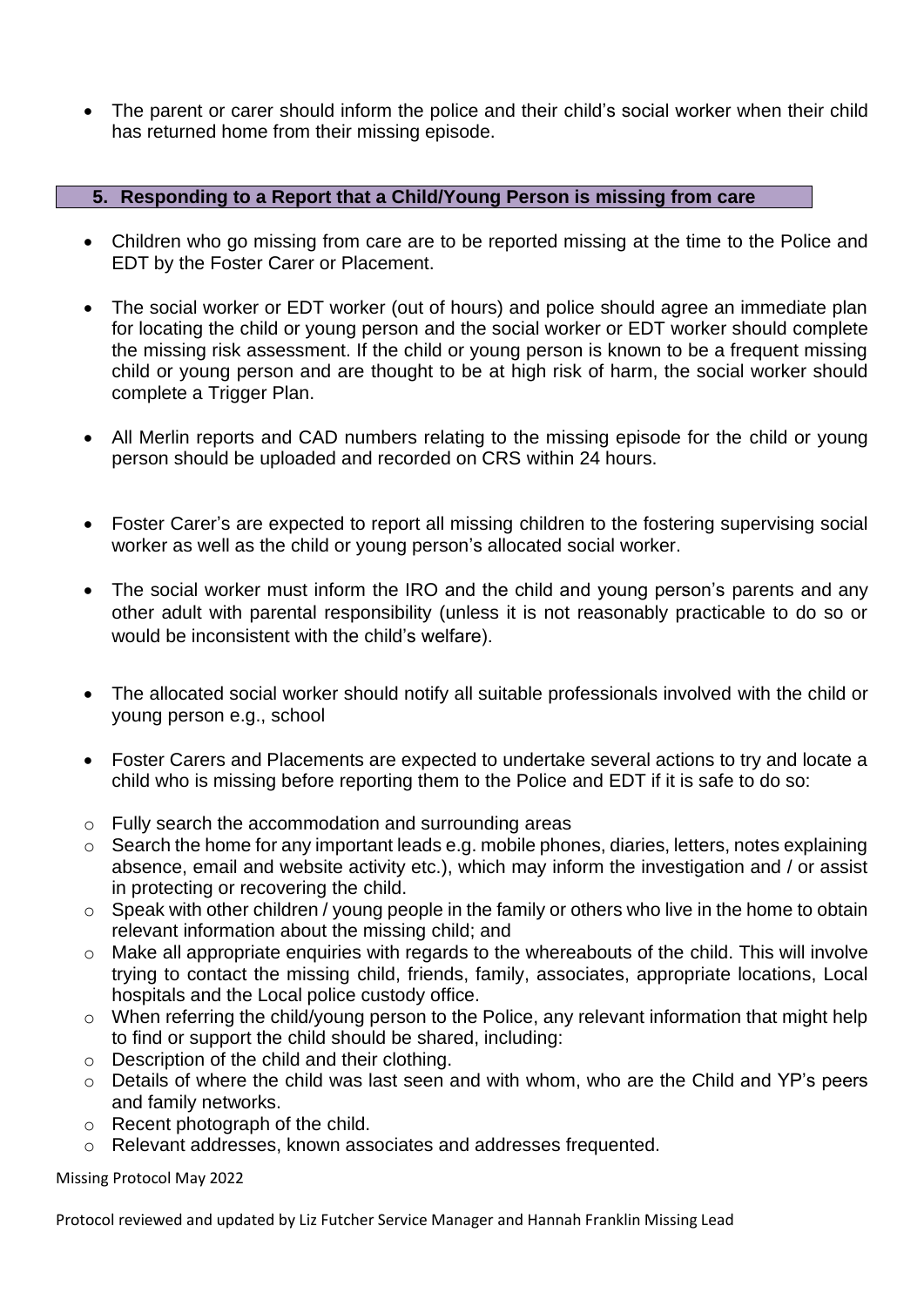- o Previous history of absenteeism and circumstances of where found.
- o Circumstances under which the child is absent / missing; and
- o Any factors that increase the risk to the child.
- The child's social worker should evidence on going communication during any missing period with the police, the carer, home and the authority where the child's lives (if out of area). This information is to be recorded on the child or young person's missing episode.
- Foster carers and placements are expected to inform EDT, the child's allocated social worker and the police when a child or young person has returned to their care.
- If a child or young person has been missing for 72 hours the 87a referral should be completed immediately by the allocated social worker and a strategy meeting to be arranged immediately, to be convened within 72 hours of the child or young person being reported missing).
- The Missing Lead should be kept informed of any developments. The Missing Lead is available for support and guidance.
- The Team Manager/Assistant Team Manger will chair all missing strategies. The Missing Lead is to be kept informed of the child or young person who is missing. The expectation is for the Manager to write up the missing strategy minutes within the missing episode on CRS and distribute.
- Attendees of the strategy meetings should include Police, Children's Social Care Education, and Health and any other organization involved with the child or young person e.g., IRO, Virtual School and YOS. If the Police are unable to attend, the strategy meeting will still go ahead, and the Missing Lead/Team Manager will follow up the actions with the Police and record their views.
- If a child or young person continues to be missing for 5 days, a review strategy meeting should be convened within 5 working days of the last missing strategy meeting date. The missing strategy meetings are to continue to be held every 5 working days of the first month that the child or young person remains missing. Thereafter, missing strategy meetings should be held within 10 working days.
- $\circ$  Consideration to be given during the Missing Strategy Meeting to:  $-$
- o Completing the National Referral Mechanism
- o Referral to the Complex Adolescent Panel
- o The completion of The Need to Know/Missing Briefing to be completed and sent to the HOS who will share with the Director
- o Missing Risk Assessment & Trigger Plan to be updated weekly

Missing Protocol May 2022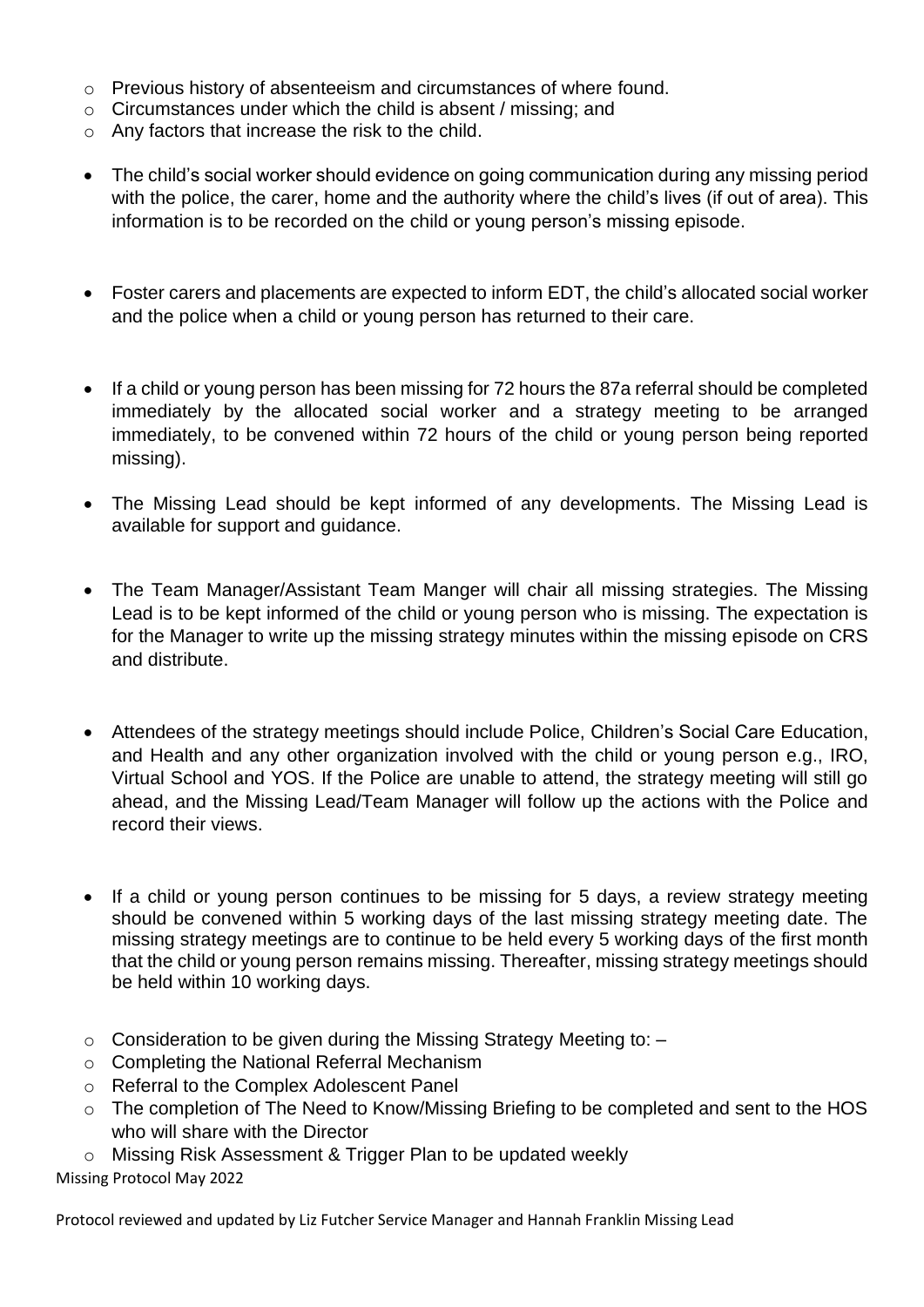- o Safety Plan for the child /YP's return
- o Seek consent from Parent to publicize photo of child or young person– photo to be uploaded onto the child or young person's file and included in the Trigger Plan
- o (IF the child or YP does not have a parent or carer who holds PR, in the UK consent from HOS)
- o Complete National Alerts hospitals, other LA's, other Police Services
- o Adolescent Worker to be assigned to contact the child or young person on a daily/weekly basis
- o Check movement on oyster card
- o Check bank account activity
- o Social Media to be checked
- o Press release
- o Consideration to be given to who is best placed to complete the RHI (Return check in) when the child or young person has returned.
- When the child or young person has been missing for over a month the relevant Service Manager and Missing Lead should be invited to attend the Missing Strategy Meetings at regular intervals for oversight.
- If a child returns to their placement before 72 hours, then a decision should be made by the Manager and Missing Lead as to the best way forward, either to request a missing strategy meeting or to have a network meeting.
- If risk has been identified within information shared at the network meeting, then the Manager will escalate and a strategy discussion is to be held, which could lead to a missing strategy or a Section 47 investigation. There is an expectation that the family or carer and child or young person will attend the meeting to share their views. The meeting will be chaired by the Team Manager or Assistant Team Manager.
- The HoS and Director should be notified if a child in care is missing for three days, this should be communicated via the Missing Briefing Slides. The Director will exercise discretion in highlighting to the Lead Member and Executive Director those children who have been missing for seven days or more.
- The child's social worker and Adolescent worker, if completing the RHI or interventions, should work together evidence on going communication during any missing period with the police, the carer/s, home and the authority where the child's lives (if out of area). All communication should be recorded in the Child or young person's missing episode.

#### **6. Return Home Interviews (Return Check Ins)**

Missing Protocol May 2022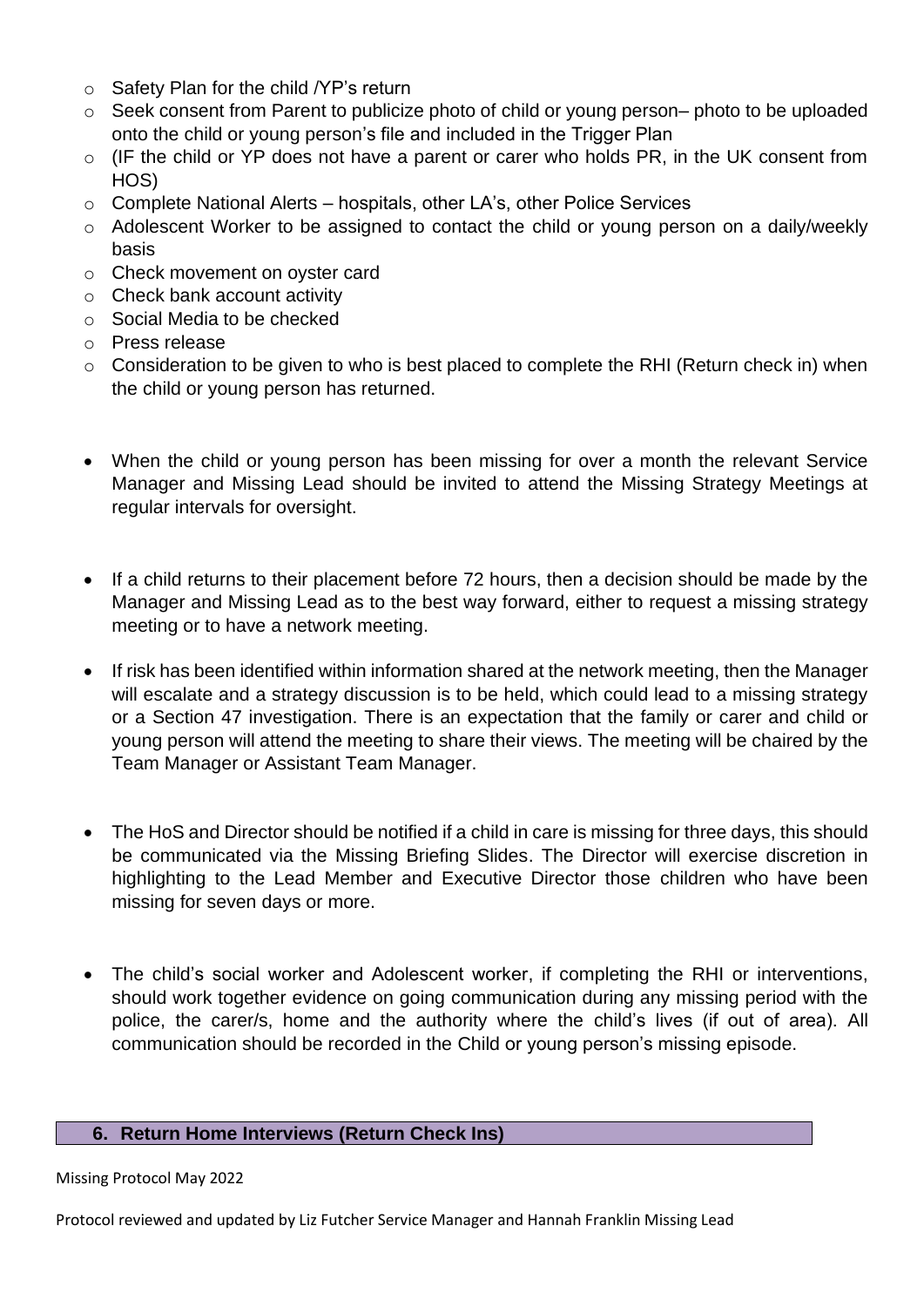The purpose of the Return Home Interview is to have a conversation to understand and address the reasons why a child or young person has run away; it should identify harm; help the child feel safe; provide them with information on how to stay safe; and allow professionals to identify actions to help them. Although called an interview, the person completing the RHI should approach it as an opportunity to have a conversation, showing the child or young person that they care for them.

- All missing children will be offered an independent return home interview within 72 hours of their return.
	- o Consideration should take place within the missing strategy meeting, to the professional network identifying who is best placed to offer the child an RHI e.g., Teacher, YOS Worker, Designated Safeguarding Lead in School, Social Worker, Personal Advisor etc.
	- o Depending on whether a child/yp has had a missing strategy meeting during a missing episode, consideration as to who is best placed to offer and complete the RHI will take place at the time of assigning the closed missing episode. In the first instance it is felt that RHI's should be completed by the allocated social worker, who is likely to have the better relationship with the Child or Young Person. However, there will be times where an RHI is offered by an Adolescent worker, who already has an established relationship with the Child or Young person, or on a duty basis, where it is not possible for the social worker to have offered and completed.
	- o In these instances, the Missing Lead will record the justification as to why the RHI has been assigned to the Adolescent worker or another professional who is not the social worker.
- Upon notification that a child or young person has returned to the placement, the Missing Lead will allocate an RHI to the allocated social worker or an adolescent worker within the 16+ Young People Service 2 or the Adolescent Support Team. At the time of allocation of the RHI the Missing Lead will notify the Social worker, Adolescent worker and their line manager.
- The RHI should be undertaken by an independent professional who does not provide a caring role within the child or young person's placement. Unregulated placement (those not inspected by OFSTED) providers should not be completing RHI's with children or young people.
- Only in exceptional circumstances should an RHI be completed by a child or young person's placement. However, it is recognised that the child or young person may only have a relationship with their key worker and therefore, in these circumstances, it is to be agreed within the missing strategy meeting.
- There will be other professionals that have a trusted relationship with the child young person who are better placed to complete the RHI. It is therefore expected that if an external professional is completing the RHI, they follow the standardised form and upon completion, it is to be sent to the Missing Lead who will then review and upload onto CRS.

Missing Protocol May 2022 • The Adolescent worker will also attend any relevant meetings where required to disseminate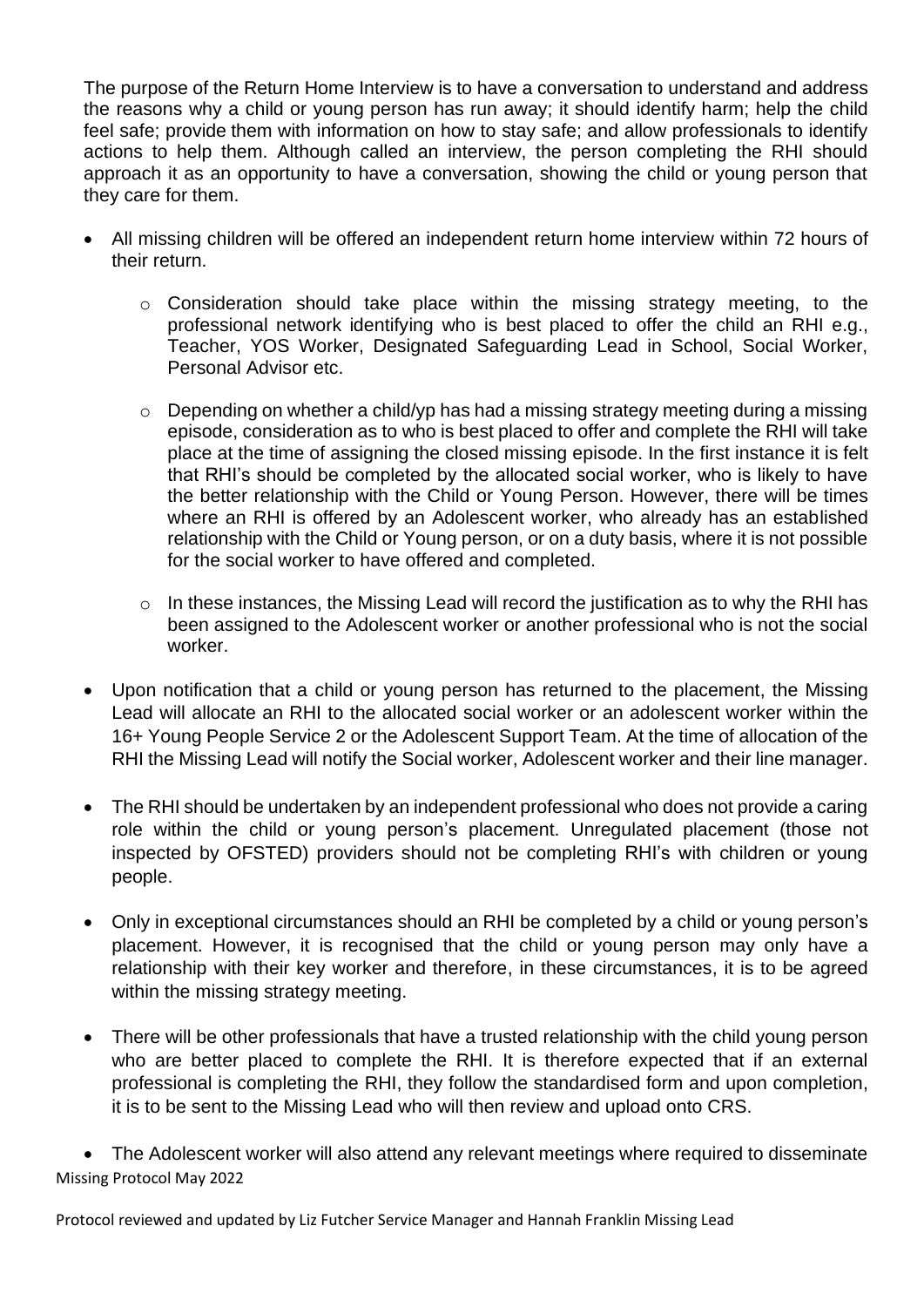information.

- When contacting the child or young person and family or carer, the person conducting the RHI should take a bespoke approach to each child and young person, and not automatically ask if they would like an interview. Instead, begin rapport building with the child or young person.
- All RHIs will be inputted onto the RHI form on CRS by the assigned worker.
- If the person conducting the RHI has identified any further safeguarding concerns after contact with the child or young person, they should contact the Missing Lead via the email address for a discussion as to whether a referral to SPOC should be made or an intervention should be offered to the child or young person.
- If a child goes missing regularly over a short period of time, (e.g. three times within a week) then one interview can be completed to address all of the missing episodes. However, all efforts should be made to speak to the child after each period that they are missing.

#### **7. Emergency Duty Team**

When EDT are notified of a child who goes missing out of hours, it is the responsibility of the out of hours EDT social worker to review the risk and need and liaise with Police and the professional network as needed to ensure appropriate risk management plans, information sharing and recording. Whilst each missing episode will be different, the general principles for EDT action should be:

- o Contact the foster carer to discuss the missing episode and actions taken or required and keep the foster carer updated of any EDT and/or Police actions
- o Review CRS record to identify any key risk factors or safety plans that may need to be reported to the Police
- o Liaise with the Police to coordinate any necessary safeguarding actions and safety plan
- o Consider anyone within the child's network that need to be notified out of hours
- o Consider needs of any siblings that could also be impacted or placed at risk from the missing episode
- o Consider if on-call Service Manager or Head of Service needs to be informed (high risk missing incidents only)
- o Consider if a missing Strategy Discussion is needed

#### Missing Protocol May 2022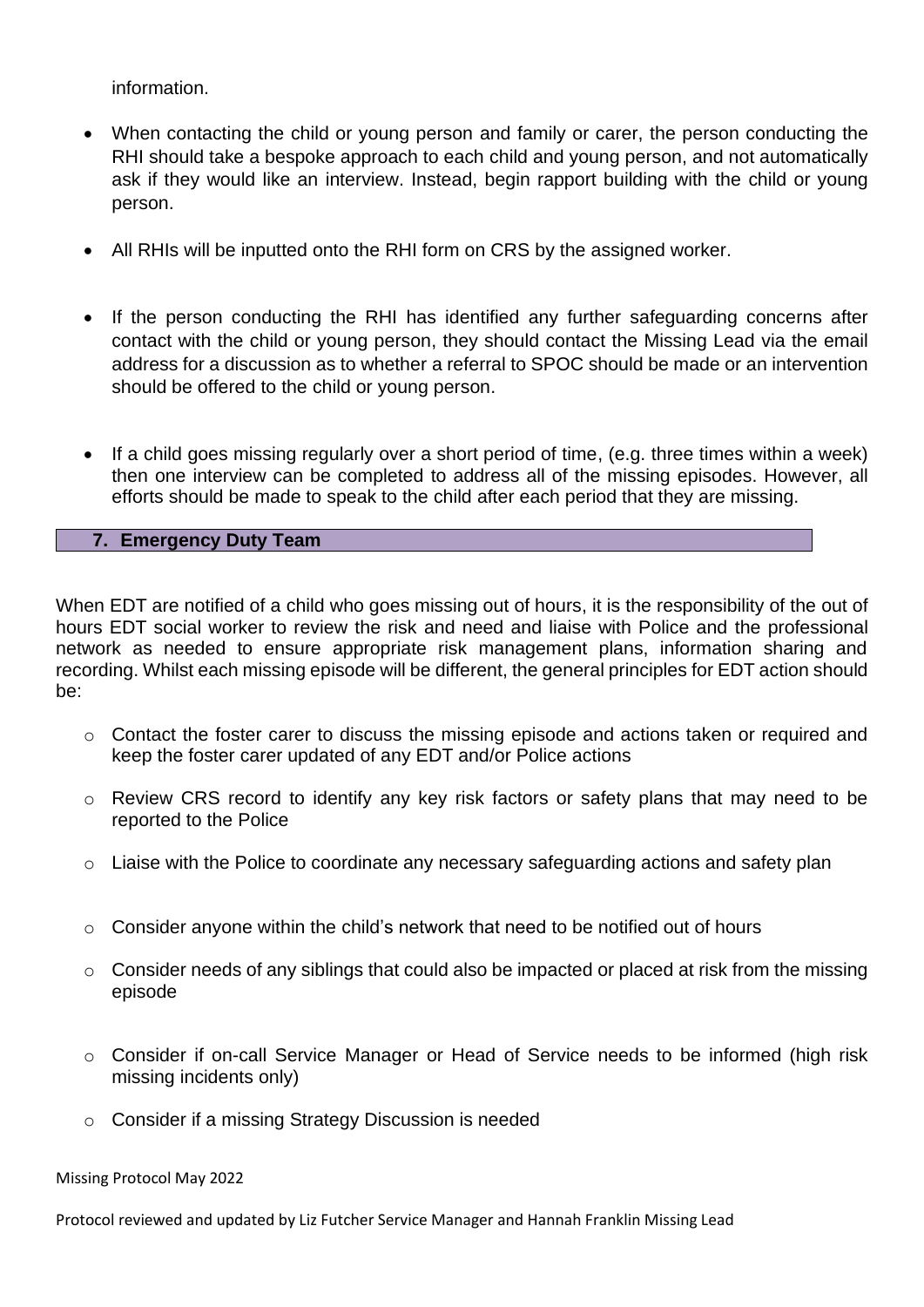o Record details of the missing episode and any actions taken, including the risk assessment and any safety plan on CRS and an alert to go to the social worker and manager.

#### **8. Out of Borough placements**

- External providers are expected to report all missing episodes to the child or young person's allocated social worker.
- No unregulated placements (those not inspected by OFSTED) should be carrying out Return Home Interviews.
- Where a decision has been made to place a child outside of the borough, consideration at the placement planning meeting should be given to who will complete RHI's where the child or young person may go missing.
- If the child or young person requires an RHI, then the regulated placement can arrange for an independent professional to complete via a spot purchase arrangement. The placement will need to email the Missing Lead, with details of who will be completing the RHI and the cost. The Missing Lead will then seek approval from the Head of Service. Without the Head of Service approval, these arrangements cannot be undertaken.
- The allocated social worker may also be able to contact the host local authority to see if they would be willing to undertake the RHI, which could lead to recipicoal arrangements. The Missing Lead should be informed if these arrangements are being made, via the Missing Lead email address.
- For recipicoal requests from the host local authority, where they would like Croydon to undertake RHI's for their looked after children, requests should be made to the Missing Lead, providing the child or young person's details and missing details of the missing episode.

#### **9. Work with children who repeatedly go missing or those missing for long durations**

- If a child or young person is regularly going missing from home (3 episodes within 30 days) or for long durations (7+ days) then the allocated social worker for the child or young person should complete a child adolescent exploitation risk assessment, trigger plan/Grab pack and safety plan on CRS. This form allows the social worker to assess a child's level of risk in relation to a wide range of issues including education, housing and frequency of missing episodes etc. At the end of the form, a decision can be made whether a child meets the threshold for MACE and should be presented to the Complex Adolescent Panel (CAP) for discussion.
- CAP is a multi-agency forum for discussing children at risk of going missing, exploitation and serious youth violence. At CAP, decisions will be taken based upon level of risk whether a

#### Missing Protocol May 2022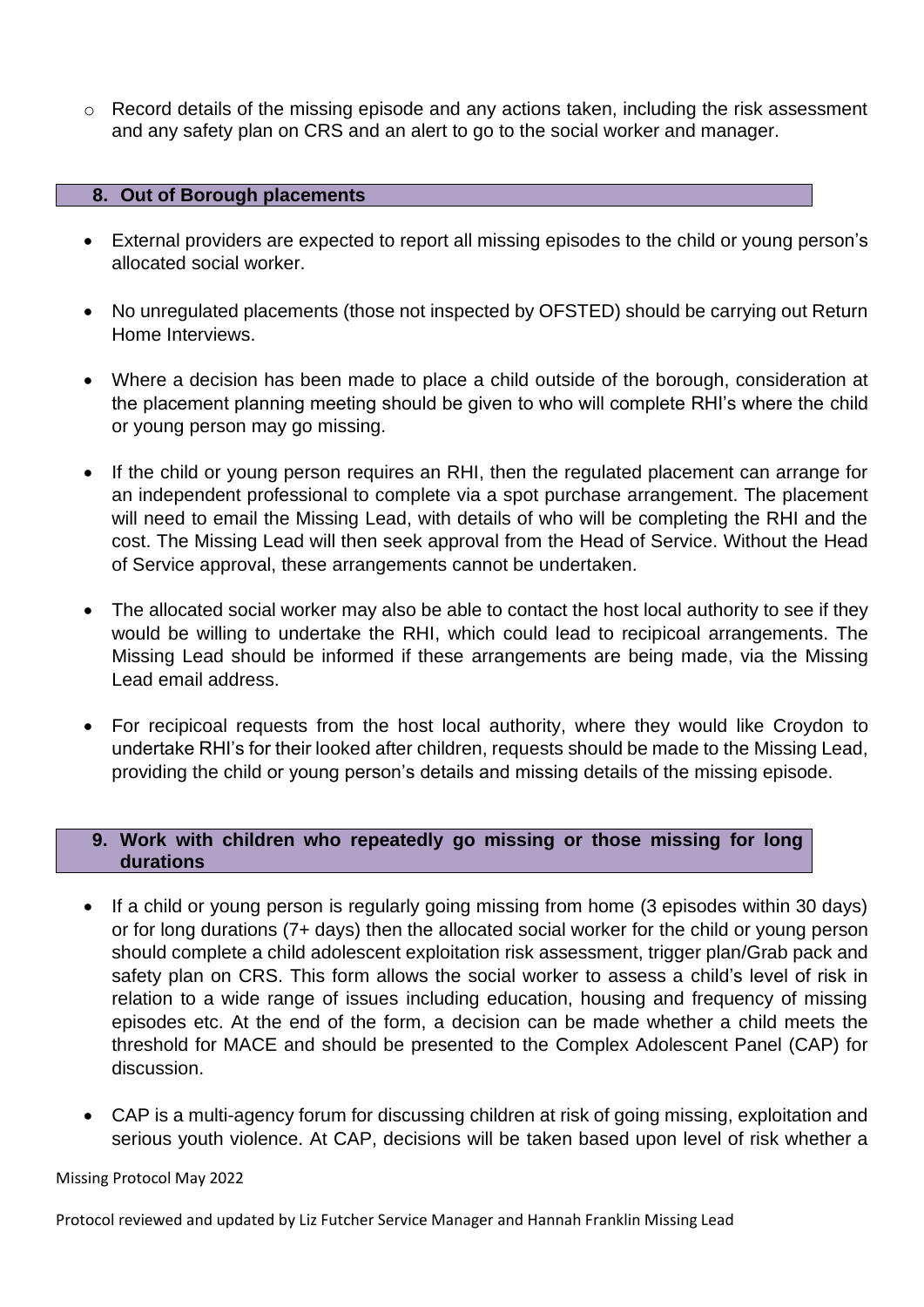child or young person requires any form of targeted intervention to mitigate the risk of going missing again or reduce exposure to forms of exploitation or serious youth violence. At this panel, a decision will also be taken on whether the child needs to be added to the Croydon MACE Protocol (Multi-Agency Child Exploitation panel) for senior management oversight.

#### **10.Recording**

- All missing episodes received via Police and Emergency Duty Team (EDT) will be processed via SPOC and sent to the Children's Improvement team via the CSE Missing and Missing Police Merlin inboxes so they can create/start missing episode flags on CRS.
- Once a missing episode flag is created, the Performance Team (Missing Child and Child Exploitation) will send an alert to the allocated social worker, Team Manager, Missing Lead, and in some instances the service duty tray notifying them that the child is actively missing.
- The performance team will produce weekly and monthly performance and intelligence data to highlight outstanding missing processes, and provide strategic oversight, to Senior Management, Service Managers, Team Managers and the Missing Lead.
- They will also ensure that Missing Children with the following are flagged for complex Adolescent Panel/ MACE Consideration:
	- o Repeat Missing Children and Young people
	- o Children and Young people missing for a long duration
	- o Missing episodes involving an arrest or where a child or young person is identified as at risk of exploitation (Child Criminal Exploitation, including county lines or Child Sexual exploitation)
- Allocated social workers are also required to send the missing briefing slides to the missing lead by 10am on Thursday morning. These slides will inform the weekly missing briefing report which will be shared with the Head of service and Director on Friday afternoons. The missing briefing slides should detail work that has been undertaken to locate a child/YP who has been missing for 72 hours or more.
- Social workers should record all missing work via the missing pathway on CRS.
- By clicking inside a finalised missing episode, the social worker or professional dealing with missing episodes can access a range of forms including missing risk assessment (Trigger plan/Grab pack and safety plan) missing strategy meeting and return home interview form.

#### **If you require further assistance with the process and recording for missing children, please contact the CRS team, or Missing Lead who will be able to assist.**

#### Missing Protocol May 2022